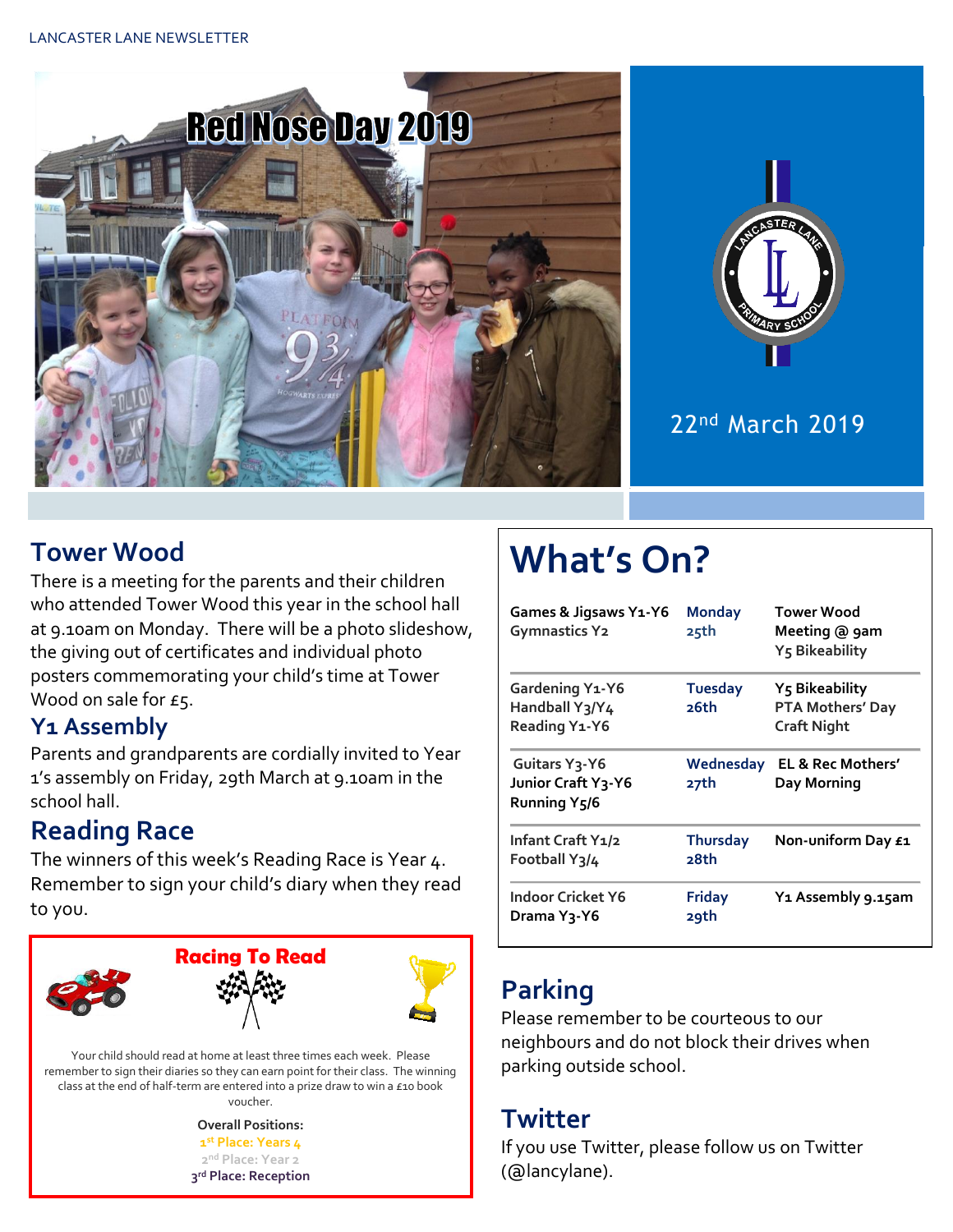#### **Year 5 Fund Raising for Music Week**

You will be aware the Year 5 are leading the efforts in school to raise money for our forth coming Music Week. As a result, there will be a non-uniform day on Thursday, 28th March for a  $f_1$ donation. They are also arranging a disco on Thursday, 4th April  $£1$  entry on the door,  $4$ pm –  $5$ pm for Infants (EL, Rec, Y<sub>1</sub> and Y<sub>2</sub>) and 5pm – 6pm for juniors.

They have also arranged the following competitions: An Easter bonnet competition for £1 entry and a colouring competition for 50p entry. Winners will receive an Easter egg prize.

They are also hoping to raffle an Easter hamper but we need your donations of chocolate or Easter items to make the hamper. All donations will be gratefully received.

There is also a spare change jar in the entrance hall which we are hoping to fill with any loose change you may have. The PTA is match funding the amount we raise so every penny really does count!

#### **After School Clubs**

After school clubs will end on Friday, 29th March. Mr Johnson will be sending out the new club list in the last week of term. However, the number of clubs on offer will be limited due to the reduction in TA hours. Please be aware that clubs run by teachers may also be cancelled more often as there won't be TA back up in school.

#### **SATs Meetings**

Thank you to those parents who were able to attend the recent Y2 and Y6 SATs meetings. Mrs Geldard will update the Y2 and Y6 website pages of the school website with tips, dates and information.

#### **School Website**

Have you seen the gallery pages on the school website? If not, take a look! It is work in progress but we are trying to upload as many photos as we can showing the range of activities we do in school. There are photos on the class pages too.

#### **Operation Encompass**

Please read the attached letter regarding Operation Encompass.

#### **Outside Achievements**

Isobel in Year 3 won a trophy at kick-boxing, Sophie A in Year 1 gained her Stage 2 at swimming and Beth in Year 4 and Lucy in Year 1 treated the whole school to their gymnastics routine. Well done to all of you.



Year 5 have been planting seeds.



Year 4 were experiencing how Michelangelo would paint.<br>Michelangelo would paint.



A Year 3 pupil made a sculpture from hade a<br>materials, based of materials, based on the<br>Privit of Andy Goldon the work of Andy Goldsworthy.<br>Work of Andy Goldsworthy.